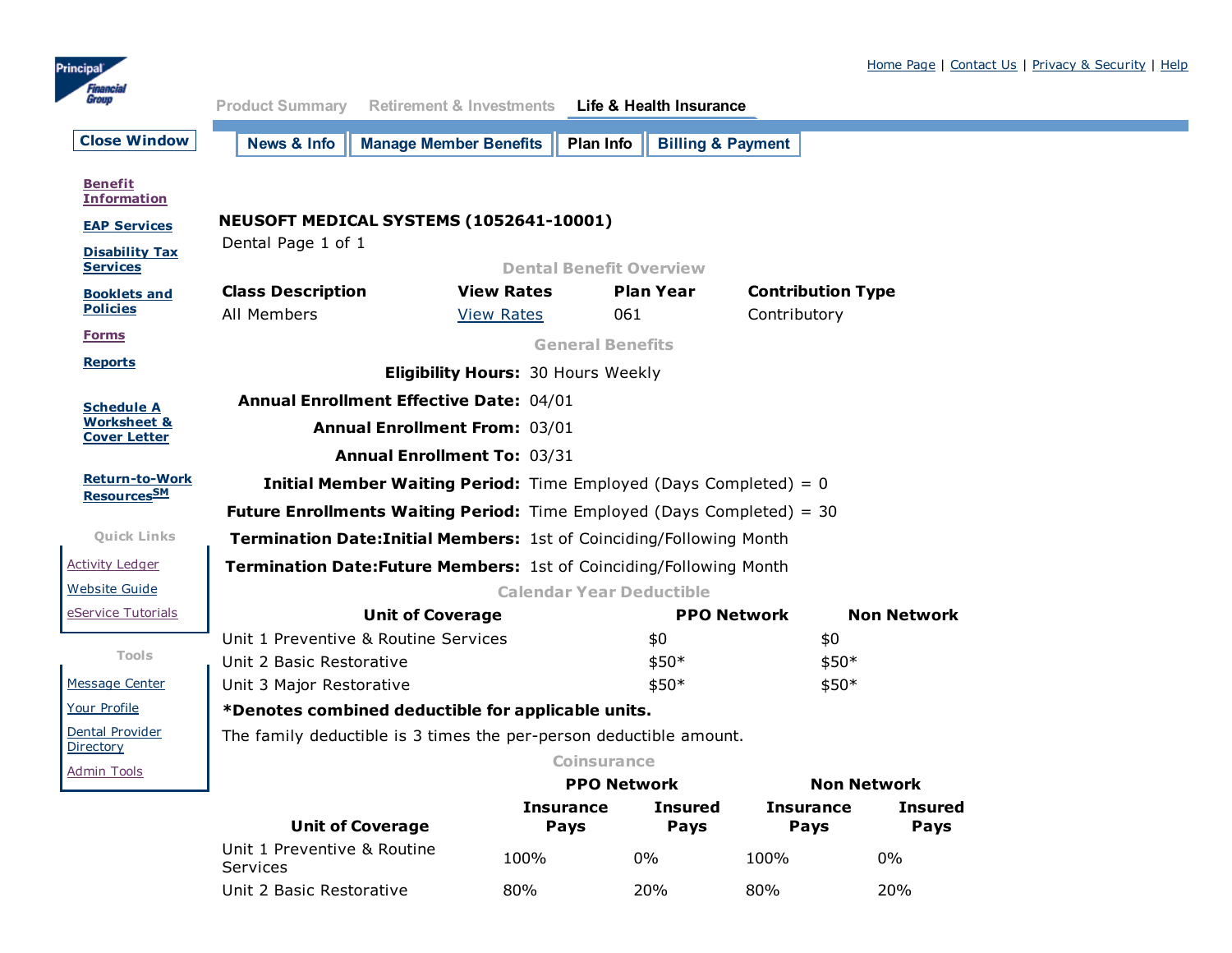| Unit 3 Major Restorative | 50% | 50% | 50% | 50% |
|--------------------------|-----|-----|-----|-----|
|--------------------------|-----|-----|-----|-----|

Calendar Year Maximum

| <b>Unit of Coverage</b>              | <b>PPO Network</b> | <b>Non Network</b> |
|--------------------------------------|--------------------|--------------------|
| Unit 1 Preventive & Routine Services | \$1,000            | \$1,000            |
| Unit 2 Basic Restorative             | \$1,000            | \$1,000            |
| Unit 3 Major Restorative             | \$1,000            | \$1,000            |

\* This Dental Plan has Maximum Accumulation Provision. See Booklet & Policy for details.

Unit of Coverage

The information below is a summary of your benefits. Please refer to your benefit booklet for complete benefit information.

### Provisions

| <u>sucsidencias</u>                  |                                                                                                                                                                                                                                                      |
|--------------------------------------|------------------------------------------------------------------------------------------------------------------------------------------------------------------------------------------------------------------------------------------------------|
| Unit 1 Preventive & Routine Services | Routine Prophy (1 per 6 months)<br>Fluoride (1 per Calendar Year for dependents under 14)<br>Bitewing X-Rays (1 per Calendar Year)                                                                                                                   |
| Unit 2 Basic Restorative             | Simple Oral Surgery<br>Complex Oral Surgery<br><b>Emergency Exams</b><br>Perio Prophy<br><b>Space Maintainers</b><br>Sealants (1 per 36 months)<br>Harmful Habit Appliances<br>Full Mouth X-Rays (1 per 60 months)<br>General Anesthesia/IV Sedation |
| Unit 3 Major Restorative             | Non-Surgical Perio<br>Surgical Perio<br>Simple Endo<br>Complex Endo<br>Crowns (120 Month Replacement)<br>Repairs to Bridges/Crowns/etc                                                                                                               |

# Dental Treatment Plan

Before treatment begins for inlays, onlays, single crowns, prosthetics, periodontics and oral surgery, you may file a dental treatment plan with Principal Life Insurance Company. Principal Life will provide a written response indicating benefits that may be payable for the proposed treatment.

### **Non-Network Claims**

We process Non-Network claims using prevailing fees at the 90th percentile.